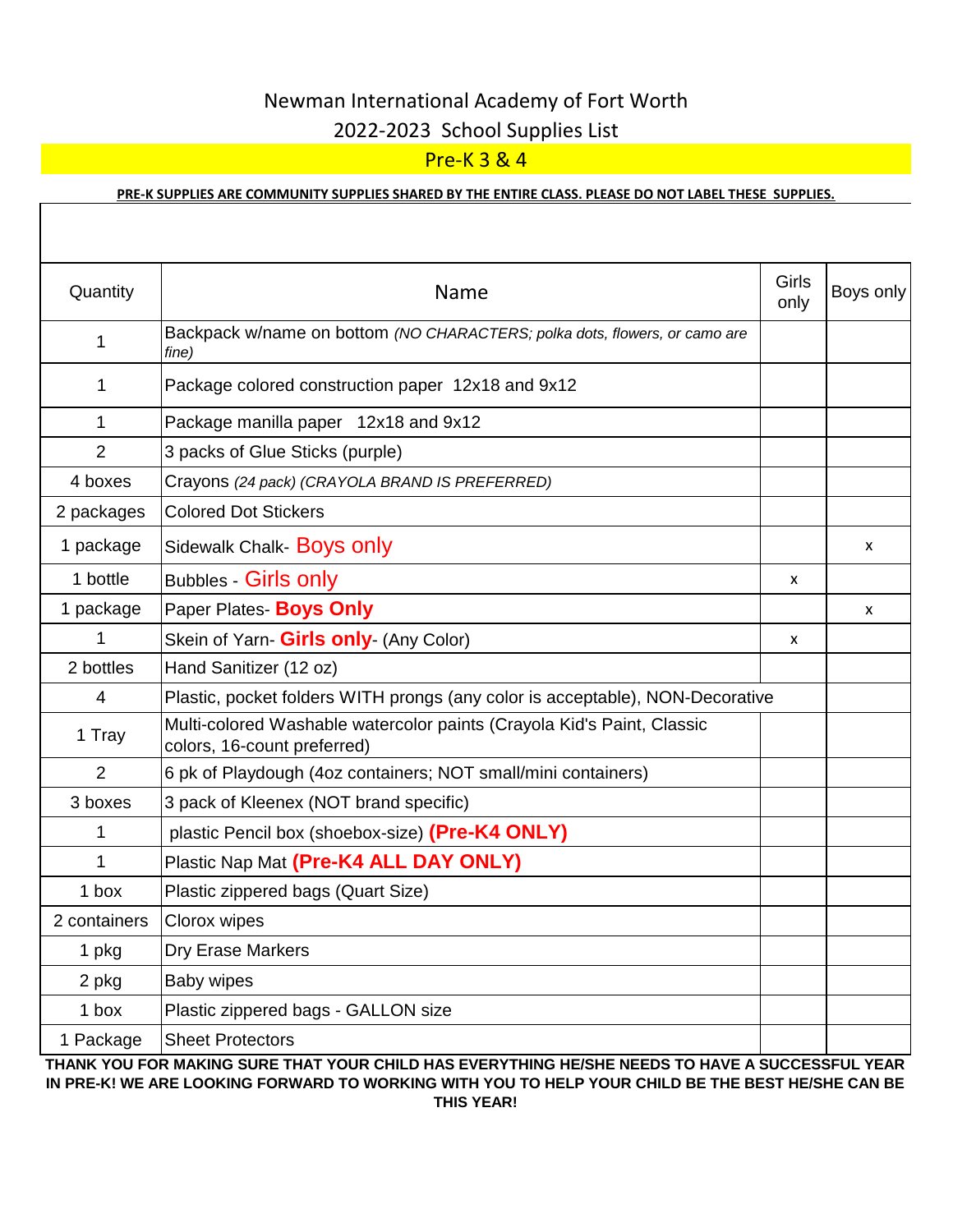# Newman International Academy of Fort Worth

### 2022-2023 School Supplies List

### **Kindergarten**

#### PLEASE LABEL SCHOOL SUPPLIES WITH YOUR STUDENT'S FIRST AND LAST NAME.

| Quantity       | <b>Item Name</b>                                                                   | Do NOT label these<br>items. They are<br>shared by the<br>classroom. |
|----------------|------------------------------------------------------------------------------------|----------------------------------------------------------------------|
| 1              | Backpack (NO CHARACTERS; designs like polka dots, flowers, or camouflage are fine) |                                                                      |
| 1              | No tie shoelaces                                                                   |                                                                      |
| 4              | 3 prong poly (plastic) folder (1-red, 1-yellow-2-blue)                             |                                                                      |
| $\overline{2}$ | 6 pack of Elmer's Glue Sticks                                                      |                                                                      |
| $\overline{2}$ | Nylon zipper PENCIL bag (81/2 x 11)                                                |                                                                      |
| $\overline{2}$ | 12 count pkgs. of #2 pencils (TICONDEROGA BRAND IS PREFERRED)                      |                                                                      |
| 4              | Crayons (24 pack) (CRAYOLA BRAND IS PREFERRED)                                     |                                                                      |
| 1              | Pair blunt scissors                                                                |                                                                      |
| 3              | 2-pack pink bevel erasers                                                          |                                                                      |
| 1              | 4-pack of Playdoh (this will need replenished through the year)                    |                                                                      |
| 2              | Boxes of tissues (regular size)                                                    |                                                                      |
| 1              | Pack of markers (Crayola)                                                          |                                                                      |
| 1              | Pack 9x12 manila paper - COMMUNITY                                                 | $\mathbf{x}$                                                         |
| 1              | Pack 9x12 colored construction paper - COMMUNITY                                   | $\mathbf{x}$                                                         |
| 1              | Dry Erase Marker Package - Expo 4 Count, Chisel - COMMUNITY                        | $\boldsymbol{x}$                                                     |
| 1              | Dry Erase Marker Package - Expo 2 Count, Fine Tip                                  |                                                                      |
| 1              | Package cardstock - white - COMMUNITY                                              |                                                                      |
| 1              | Roll of paper Towels - COMMUNITY                                                   | $\mathbf{x}$                                                         |
| 1              | Package of baby wipes - COMMUNITY                                                  | $\mathbf{x}$                                                         |
| 1              | Bottle of hand sanitizer (16 oz) - COMMUNITY                                       | $\mathsf{x}$                                                         |
| 1              | Box of snack size baggies - (NOT square) COMMUNITY                                 | $\mathsf{x}$                                                         |
| 1              | Box of gallon size baggies - (NO 'slider' type) COMMUNITY                          | X                                                                    |

PLEASE NOTE THAT STUDENTS WILL NOT BE SHARING SUPPLIES UNLESS INDICATED BY COMMUNITY MEANING COMMUNITY SUPPLIES WILL NOT RETURNED AT THE END OF THE YEAR OR IF YOUR CHILD LEAVES NIAFW! IF YOUR CHILD IS RUNNING LOW ON SUPPLIES, WE WILL NOTIFY YOU SO THAT YOU CAN SEND WHAT IS NEEDED. WE ARE ATTEMPTING TO AVOID THE PROBLEMS THAT OCCUR WHEN ONE STUDENT BRINGS HIGH-QUALITY SUPPLIES AND OTHERS WHO BRING CHEAPER SUPPLIES OR NO SUPPLIES USE UP AND/OR DESTROY THEM. YOUR CHILD WILL BE THE ONE USING THE SUPPLIES THAT YOU PROVIDE. ALL STUDENTS ARE EXPECTED TO COME PREPARED TO CLASS ON THE FIRST DAY OF SCHOOL.

ALSO, PLEASE MAKE SURE THAT YOUR CHILD HAS PAPER, PENCILS, CRAYONS, SCISSORS, A RULER, AND GLUE AT HOME BECAUSE SCHOOL SUPPLIES WILL NOT BE TRAVELING BACK AND FORTH.

**THANK YOU FOR MAKING SURE THAT YOUR CHILD HAS EVERYTHING HE/SHE NEEDS TO HAVE A SUCCESSFUL YEAR IN KINDERGARTEN! WE ARE LOOKING FORWARD TO WORKING WITH YOU TO HELP YOUR CHILD BE THE BEST HE/SHE CAN BE THIS YEAR!**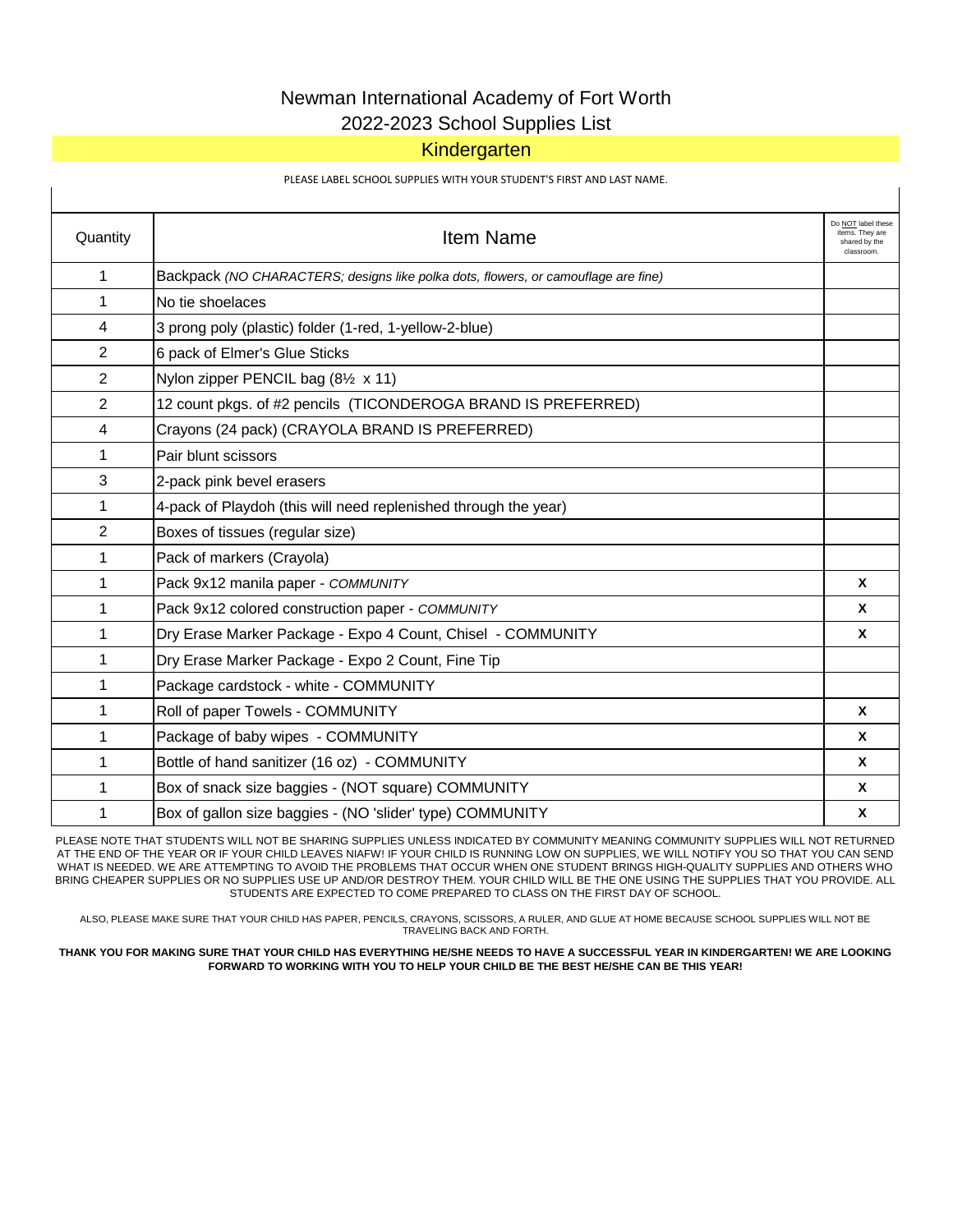### Newman International Academy of Fort Worth 2022- 2023 School Supplies List

### 1st Grade

PLEASE LABEL SCHOOL SUPPLIES WITH YOUR STUDENT'S FIRST AND LAST NAME.

| Quantity     | <b>Item Name</b>                                                                                | Do NOT label these items.<br>They are shared by the<br>classroom. |
|--------------|-------------------------------------------------------------------------------------------------|-------------------------------------------------------------------|
| $\mathbf 1$  | Backpack (NO CHARACTERS; designs like polka dots, flowers, or camouflage are fine)              |                                                                   |
| 1            | Pair of headphones (stored in a ziploc bag - Please write student's name on headphones and bag) |                                                                   |
| $\mathbf{1}$ | Ziploc Baggies Box - Gallon Size - COMMUNITY                                                    | X                                                                 |
| 1            | Ziploc Baggies Box - Sandwich Size - COMMUNITY                                                  | X                                                                 |
| 1            | Composition Books - Black and White (wide ruled)                                                |                                                                   |
| 3            | Spiral Notebooks - solid color only (red, blue, yellow)                                         |                                                                   |
| $\mathbf 1$  | Pack of Washable Markers                                                                        |                                                                   |
| 1            | Pack of Dry Erase Markers                                                                       |                                                                   |
| 2            | Crayons - 24 Count                                                                              |                                                                   |
| 1            | Pink Bevel Erasers - 3 pack                                                                     |                                                                   |
| 3            | Folders - Plastic with prongs (red, blue, yellow)                                               |                                                                   |
| $\mathbf 1$  | Colored Construction Paper (8.5x11 pack) COMMUNITY                                              | $\mathbf{x}$                                                      |
| $\mathbf{1}$ | Elmer Glue Sticks - 6 Pack                                                                      |                                                                   |
| $\mathbf 1$  | Manila Paper - 12x18 Pack - COMMUNITY                                                           | $\mathsf{x}$                                                      |
| 1            | Paper Towels Roll - COMMUNITY                                                                   | X                                                                 |
| 2            | Pencils - 24 Count Box Standard #2                                                              |                                                                   |
| $\mathbf 1$  | Large Zipper Pouch (School Supply Case)                                                         |                                                                   |
| 2            | <b>Boxes of Kleenex</b>                                                                         | x                                                                 |
| 2            | Pair of scissors                                                                                |                                                                   |
| 1            | Container/pack of Disinfectant Wipes- COMMUNITY                                                 | $\mathbf x$                                                       |
| 1            | Wide ruled filler (notebook) paper                                                              |                                                                   |
| 1            | Large bottle hand sanitizer (16 oz)                                                             | X                                                                 |
| 1            | 12 qt. Plastic Box with lid (Approx - 17"x11.5")                                                |                                                                   |

PLEASE NOTE THAT STUDENTS WILL NOT BE SHARING SUPPLIES UNLESS INDICATED BY COMMUNITY MEANING COMMUNITY SUPPLIES WILL NOT RETURNED AT THE END OF THE YEAR OR IF YOUR CHILD LEAVES NIAFW! IF YOUR CHILD IS RUNNING LOW ON SUPPLIES, WE WILL NOTIFY YOU SO THAT YOU CAN SEND WHAT IS NEEDED. WE ARE ATTEMPTING TO AVOID THE PROBLEMS THAT OCCUR WHEN ONE STUDENT BRINGS HIGH-QUALITY SUPPLIES AND OTHERS WHO BRING CHEAPER SUPPLIES OR NO SUPPLIES USE UP AND/OR DESTROY THEM. YOUR CHILD WILL BE THE ONE USING THE SUPPLIES THAT YOU PROVIDE. ALL STUDENTS ARE EXPECTED TO COME PREPARED TO CLASS ON THE FIRST DAY OF SCHOOL.

ALSO, PLEASE MAKE SURE THAT YOUR CHILD HAS PAPER, PENCILS, CRAYONS, SCISSORS, A RULER, AND GLUE AT HOME BECAUSE SCHOOL SUPPLIES WILL NOT BE TRAVELING BACK AND FORTH.

**THANK YOU FOR MAKING SURE THAT YOUR CHILD HAS EVERYTHING HE/SHE NEEDS TO HAVE A SUCCESSFUL YEAR IN 1ST GRADE! WE ARE LOOKING FORWARD TO WORKING WITH YOU TO HELP YOUR CHILD BE THE BEST HE/SHE CAN BE THIS YEAR!**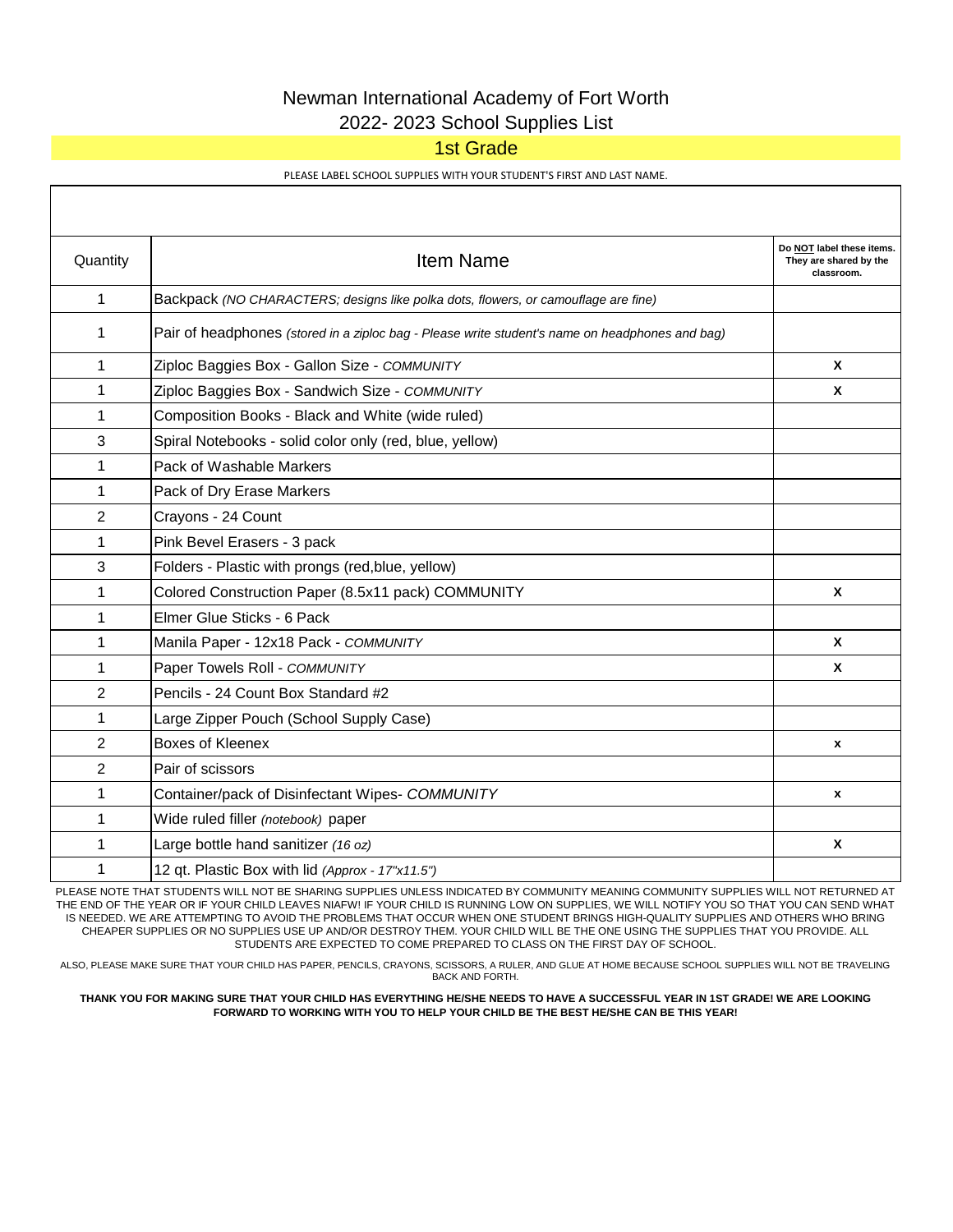### Newman International Academy of Fort Worth 2022-2023 School Supplies List

### 2nd grade

#### PLEASE LABEL SCHOOL SUPPLIES WITH YOUR STUDENT'S FIRST AND LAST NAME.

| Quantity       | <b>Item Name</b>                                                                                | Do NOT label these items.<br>They are shared by the<br>classroom. |
|----------------|-------------------------------------------------------------------------------------------------|-------------------------------------------------------------------|
| 1              | Backpack (NO CHARACTERS; designs like polka dots, flowers, or camouflage are fine)              |                                                                   |
| 1              | Pair of headphones (stored in a ziploc bag - Please write student's name on headphones and bag) |                                                                   |
| 1              | Large Zipper Pouch (School Supply Case)                                                         |                                                                   |
| 1              | Clipboard                                                                                       |                                                                   |
| 2              | Pencil Packages                                                                                 |                                                                   |
| 1              | Pink Bevel Erasers - 3pack                                                                      |                                                                   |
| 2              | Elmer glue sticks- 6 pack                                                                       |                                                                   |
| 2              | Box of 24 Crayola crayons                                                                       |                                                                   |
| 1              | Box of 12 colored pencils                                                                       |                                                                   |
| 1              | Box of Sandwich Bags - COMMUNITY                                                                |                                                                   |
| 1              | Box of Gallon Ziplock Bags - COMMUNITY                                                          |                                                                   |
| 1              | Box of washable markers                                                                         |                                                                   |
| $\overline{2}$ | Scissors (pointed tip)                                                                          |                                                                   |
| 1              | Package of manila paper - (12 x 18) COMMUNITY                                                   | X                                                                 |
| 1              | Package of colored construction paper - COMMUNITY                                               | X                                                                 |
| 3              | Plastic folders with prongs (red, blue, yellow)                                                 |                                                                   |
| 2              | Packages of wide-ruled notebook paper                                                           |                                                                   |
| 3              | Spiral Notebooks (blue, red, yellow)                                                            |                                                                   |
| 1              | Ruler with standard (inch) & metric (centimeter) measurements                                   |                                                                   |
| 1              | Package of Dry Erase Markers                                                                    |                                                                   |
| $\overline{2}$ | Boxes of Kleenex                                                                                | x                                                                 |
| 1              | Container of Lysol Cleaning Wipes                                                               | X                                                                 |
| 1              | Hand Sanitizer (16oz)                                                                           | X                                                                 |

PLEASE NOTE THAT STUDENTS WILL NOT BE SHARING SUPPLIES UNLESS INDICATED BY COMMUNITY MEANING COMMUNITY SUPPLIES WILL NOT RETURNED AT THE END OF THE YEAR OR IF YOUR CHILD LEAVES NIAFW! IF YOUR CHILD IS RUNNING LOW ON SUPPLIES, WE WILL NOTIFY YOU SO THAT YOU CAN SEND WHAT IS NEEDED. WE ARE ATTEMPTING TO AVOID THE PROBLEMS THAT OCCUR WHEN ONE STUDENT BRINGS HIGH-QUALITY SUPPLIES AND OTHERS WHO BRING CHEAPER SUPPLIES OR NO SUPPLIES USE UP AND/OR DESTROY THEM. YOUR CHILD WILL BE THE ONE USING THE SUPPLIES THAT YOU PROVIDE. ALL STUDENTS ARE EXPECTED TO COME PREPARED TO CLASS ON THE FIRST DAY OF SCHOOL.

ALSO, PLEASE MAKE SURE THAT YOUR CHILD HAS PAPER, PENCILS, CRAYONS, SCISSORS, A RULER, AND GLUE AT HOME BECAUSE SCHOOL SUPPLIES WILL NOT BE TRAVELING BACK AND FORTH.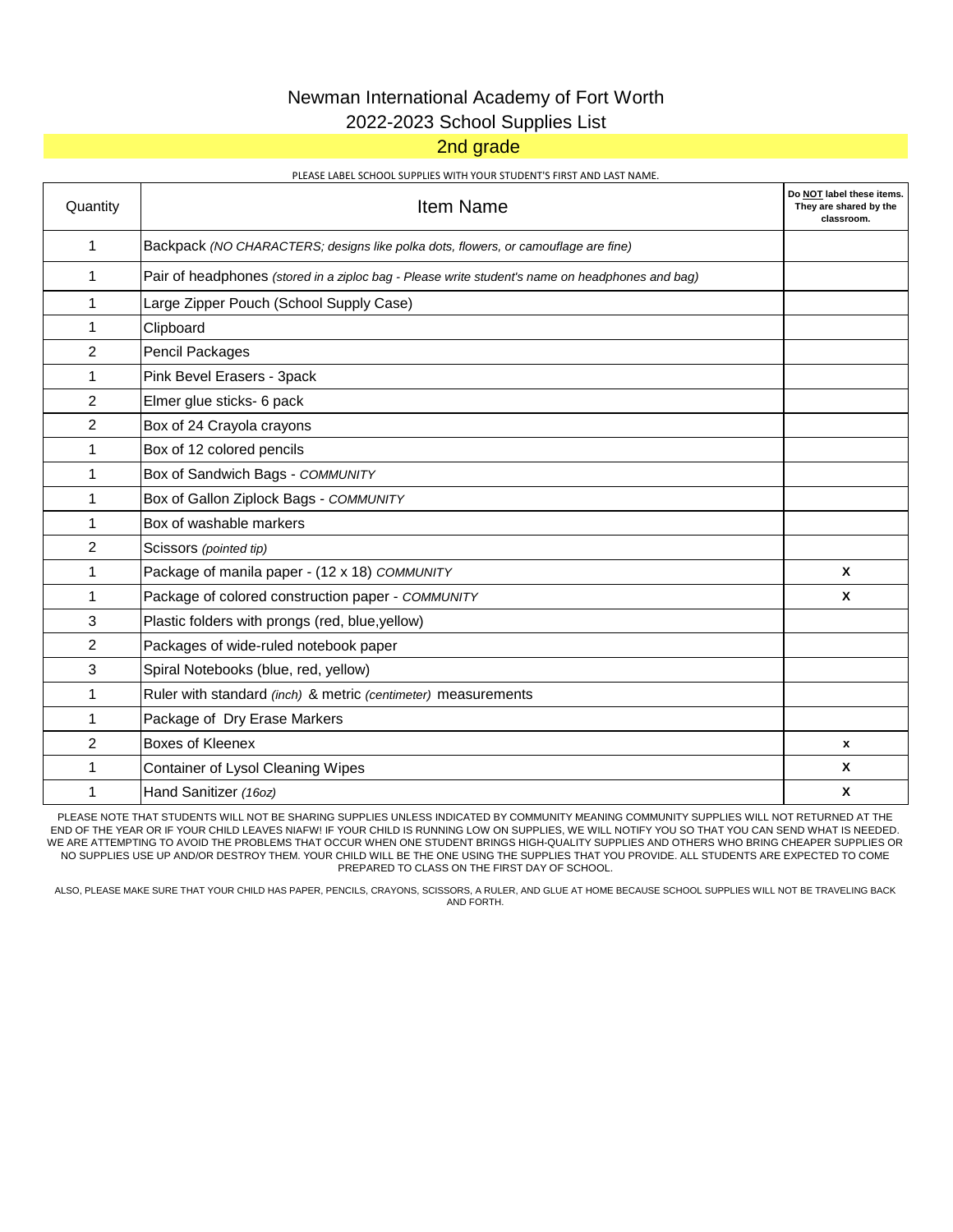# Newman International Academy of Fort Worth

2022-2023 School Supplies List

3rd-4th Grade

#### PLEASE LABEL SCHOOL SUPPLIES WITH YOUR STUDENT'S FIRST AND LAST NAME.

| Quantity                                                                                                                                                                                                                                                                                                                                                                                                                                                                                                                                                                                                                                | <b>Item Name</b>                                                                                |
|-----------------------------------------------------------------------------------------------------------------------------------------------------------------------------------------------------------------------------------------------------------------------------------------------------------------------------------------------------------------------------------------------------------------------------------------------------------------------------------------------------------------------------------------------------------------------------------------------------------------------------------------|-------------------------------------------------------------------------------------------------|
| $\mathbf 1$                                                                                                                                                                                                                                                                                                                                                                                                                                                                                                                                                                                                                             | Backpack (NO CHARACTERS; designs like polka dots, flowers, or camouflage are fine)              |
| 1 package                                                                                                                                                                                                                                                                                                                                                                                                                                                                                                                                                                                                                               | Colored Pencils (12 count)                                                                      |
| 1                                                                                                                                                                                                                                                                                                                                                                                                                                                                                                                                                                                                                                       | Crayon Box-24 count                                                                             |
| 2 packages                                                                                                                                                                                                                                                                                                                                                                                                                                                                                                                                                                                                                              | Dry Erase Marker Package - Expo 4 Count, Chisel -                                               |
| 1 package                                                                                                                                                                                                                                                                                                                                                                                                                                                                                                                                                                                                                               | Permanent Markers Fine Tip                                                                      |
| 2                                                                                                                                                                                                                                                                                                                                                                                                                                                                                                                                                                                                                                       | Erasers - Large                                                                                 |
| 1                                                                                                                                                                                                                                                                                                                                                                                                                                                                                                                                                                                                                                       | Geometry Tool Kit -protractor (4th Grade Only)                                                  |
| 8                                                                                                                                                                                                                                                                                                                                                                                                                                                                                                                                                                                                                                       | <b>Glue Sticks</b>                                                                              |
| 1                                                                                                                                                                                                                                                                                                                                                                                                                                                                                                                                                                                                                                       | Graph Paper Package                                                                             |
| 1                                                                                                                                                                                                                                                                                                                                                                                                                                                                                                                                                                                                                                       | Graph Notebook                                                                                  |
| 1                                                                                                                                                                                                                                                                                                                                                                                                                                                                                                                                                                                                                                       | Pair of headphones (stored in a ziploc bag - Please write student's name on headphones and bag) |
| $\overline{c}$                                                                                                                                                                                                                                                                                                                                                                                                                                                                                                                                                                                                                          | Lysol Wipes Container - COMMUNITY                                                               |
| 3                                                                                                                                                                                                                                                                                                                                                                                                                                                                                                                                                                                                                                       | Folders (1 Blue, 1 Red, 1 Yellow))                                                              |
| 3                                                                                                                                                                                                                                                                                                                                                                                                                                                                                                                                                                                                                                       | Spiral Notebooks (1Blue, 1 Red, 1 Yellow)                                                       |
| $\overline{2}$                                                                                                                                                                                                                                                                                                                                                                                                                                                                                                                                                                                                                          | Notebook Paper Package (Student Choice of College or Wide Ruled)                                |
| 2                                                                                                                                                                                                                                                                                                                                                                                                                                                                                                                                                                                                                                       | Paper Towel Roll - COMMUNITY                                                                    |
| 1                                                                                                                                                                                                                                                                                                                                                                                                                                                                                                                                                                                                                                       | Pencil Pouches - 1 for Backpack                                                                 |
| 3                                                                                                                                                                                                                                                                                                                                                                                                                                                                                                                                                                                                                                       | Pencil Packages - 12 Count, #2 (Dixon Ticonderoga Recommended)                                  |
| 1                                                                                                                                                                                                                                                                                                                                                                                                                                                                                                                                                                                                                                       | Pens Package - Red & Bue                                                                        |
| 1 Package                                                                                                                                                                                                                                                                                                                                                                                                                                                                                                                                                                                                                               | Highlighters                                                                                    |
| 1                                                                                                                                                                                                                                                                                                                                                                                                                                                                                                                                                                                                                                       | Scissors                                                                                        |
| $\overline{2}$                                                                                                                                                                                                                                                                                                                                                                                                                                                                                                                                                                                                                          | <b>Tissue Boxes</b>                                                                             |
| 1                                                                                                                                                                                                                                                                                                                                                                                                                                                                                                                                                                                                                                       | Ziploc sandwhich Bag - (Label just one with student name for overflow supplies)                 |
| 1                                                                                                                                                                                                                                                                                                                                                                                                                                                                                                                                                                                                                                       | Ziploc Gallon Bag - (Label just one with student name for overflow supplies)                    |
| PLEASE NOTE THAT STUDENTS WILL NOT BE SHARING SUPPLIES UNLESS INDICATED BY COMMUNITY MEANING COMMUNITY SUPPLIES WILL NOT RETURNED AT THE<br>END OF THE YEAR OR IF YOUR CHILD LEAVES NIAFW! IF YOUR CHILD IS RUNNING LOW ON SUPPLIES, WE WILL NOTIFY YOU SO THAT YOU CAN SEND WHAT IS NEEDED.<br>WE ARE ATTEMPTING TO AVOID THE PROBLEMS THAT OCCUR WHEN ONE STUDENT BRINGS HIGH-QUALITY SUPPLIES AND OTHERS WHO BRING CHEAPER SUPPLIES OR<br>NO SUPPLIES USE UP AND/OR DESTROY THEM. YOUR CHILD WILL BE THE ONE USING THE SUPPLIES THAT YOU PROVIDE. ALL STUDENTS ARE EXPECTED TO COME<br>PREPARED TO CLASS ON THE FIRST DAY OF SCHOOL. |                                                                                                 |
| ALSO, PLEASE MAKE SURE THAT YOUR CHILD HAS PAPER, PENCILS, CRAYONS, SCISSORS, A RULER, AND GLUE AT HOME EVEN THOUGH SOME SUPPLIES SHOULD BE IN BINDER'S PENCIL<br>POUCH.                                                                                                                                                                                                                                                                                                                                                                                                                                                                |                                                                                                 |

**THANK YOU FOR MAKING SURE THAT YOUR CHILD HAS EVERYTHING HE/SHE NEEDS TO HAVE A SUCCESSFUL YEAR IN 4TH GRADE! WE ARE LOOKING FORWARD TO WORKING WITH YOU TO HELP YOUR CHILD BE THE BEST HE/SHE CAN BE THIS YEAR!**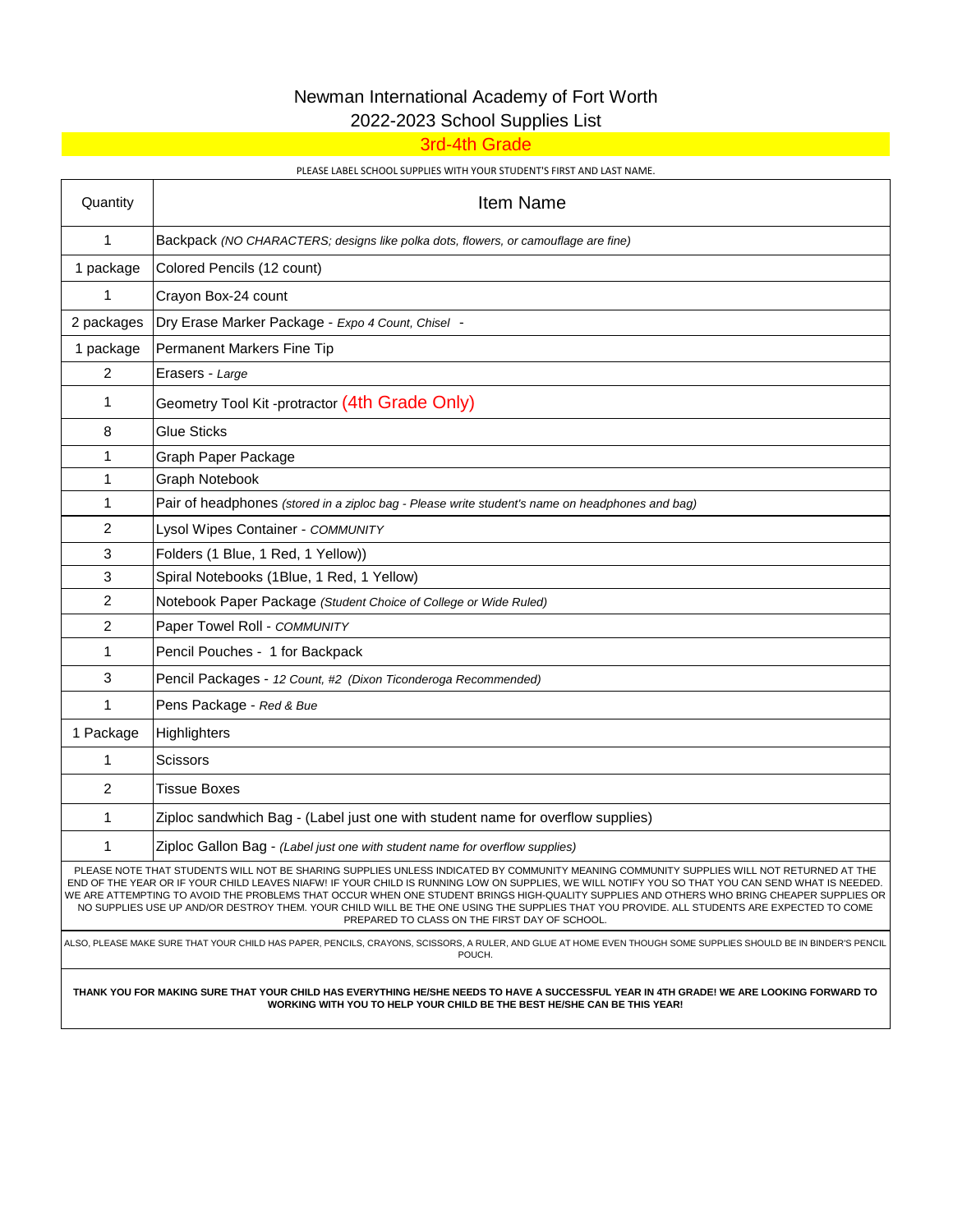### Newman International Academy of Fort Worth 2022 - 2023 School Supplies List

### 5th & 6th grade

#### PLEASE LABEL SCHOOL SUPPLIES WITH YOUR STUDENT'S FIRST AND LAST NAME.

| Quantity       | <b>Item Name</b>                                                                                |
|----------------|-------------------------------------------------------------------------------------------------|
| 1              | Backpack (NO CHARACTERS; designs like polka dots, flowers, or camouflage are fine)              |
| 1              | Binder - 3", Heavy Duty, Student Choice of Design (Remember school culture.)                    |
| $\mathbf{1}$   | Binder Dividers Package - 8 count, 2 pockets each divider                                       |
| 1              | Colored Pencils Package - 12 Count                                                              |
| 1              | Construction Paper Package - Color 9x12 - COMMUNITY                                             |
| 1              | Construction Paper Package - Manila 9x12 - COMMUNITY                                            |
| $\mathbf{1}$   | Construction Paper Package - Manila 12x18 - COMMUNITY                                           |
| $\mathbf{1}$   | Crayon Box - 24 Count                                                                           |
| 1              | Dry Erase Marker Package - Expo 4 Count, Chisel - COMMUNITY                                     |
| $\mathbf{1}$   | Dry Erase Marker Package - Expo 4 Count, Fine Tip                                               |
| 2              | Erasers - Large                                                                                 |
| $\mathbf{1}$   | <b>Flash Drive</b>                                                                              |
| 1              | Geometry Tool Kit (Can buy at Dollar Tree)                                                      |
| 8              | <b>Glue Sticks</b>                                                                              |
| 1              | Graph Paper Package                                                                             |
| 1              | Pair of headphones (stored in a ziploc bag - Please write student's name on headphones and bag) |
| 1              | Lysol Wipes Container - COMMUNITY                                                               |
| $\overline{2}$ | Notebook Paper Package (Student Choice of College or Wide Ruled)                                |
| $\mathbf{1}$   | Page Protectors Package (25 count or less)                                                      |
| 1              | Paper Towel Roll - COMMUNITY                                                                    |
| $\overline{2}$ | Pencil Pouches - (Large, 3 Ring, Zipper)- 1 for Binder, 1 for Backpack                          |
| 3              | Pencil Packages - 12 Count, #2 (Dixon Ticonderoga Recommended)                                  |
| $\mathbf{1}$   | Pens Package - Blue Ballpoint                                                                   |
| 1              | Pens Package - Red Ballpoint                                                                    |
| $\mathbf{1}$   | <b>Scissors</b>                                                                                 |
| $\overline{2}$ | Spiral notebooks - Student Choice of Design (Remember school culture)                           |
| 3              | Tissue boxes-COMMUNITY                                                                          |
| $\mathbf{1}$   | Ziploc Gallon Bag - (Label just one with student name for overflow supplies)                    |

PLEASE NOTE THAT STUDENTS WILL NOT BE SHARING SUPPLIES UNLESS INDICATED BY COMMUNITY MEANING COMMUNITY SUPPLIES WILL NOT RETURNED AT THE END OF THE YEAR OR IF YOUR CHILD LEAVES NIAFW! IF YOUR CHILD IS RUNNING LOW ON SUPPLIES, WE WILL NOTIFY YOU SO THAT YOU CAN SEND WHAT IS NEEDED. WE ARE ATTEMPTING TO AVOID THE PROBLEMS THAT OCCUR WHEN ONE STUDENT BRINGS HIGH-QUALITY SUPPLIES AND OTHERS WHO BRING CHEAPER SUPPLIES OR NO SUPPLIES USE UP AND/OR<br>DESTROY THEM. YOUR CHILD WILL BE THE ONE USING THE SUPPLIES THAT YOU PROVIDE SCHOOL.

ALSO, PLEASE MAKE SURE THAT YOUR CHILD HAS PAPER, PENCILS, CRAYONS, SCISSORS, A RULER, AND GLUE AT HOME EVEN THOUGH SOME SUPPLIES SHOULD BE IN BINDER'S PENCIL POUCH.

**THANK YOU FOR MAKING SURE THAT YOUR CHILD HAS EVERYTHING HE/SHE NEEDS TO HAVE A SUCCESSFUL YEAR IN 5TH GRADE! WE ARE LOOKING FORWARD TO WORKING WITH YOU TO HELP YOUR CHILD BE THE BEST HE/SHE CAN BE THIS YEAR!**